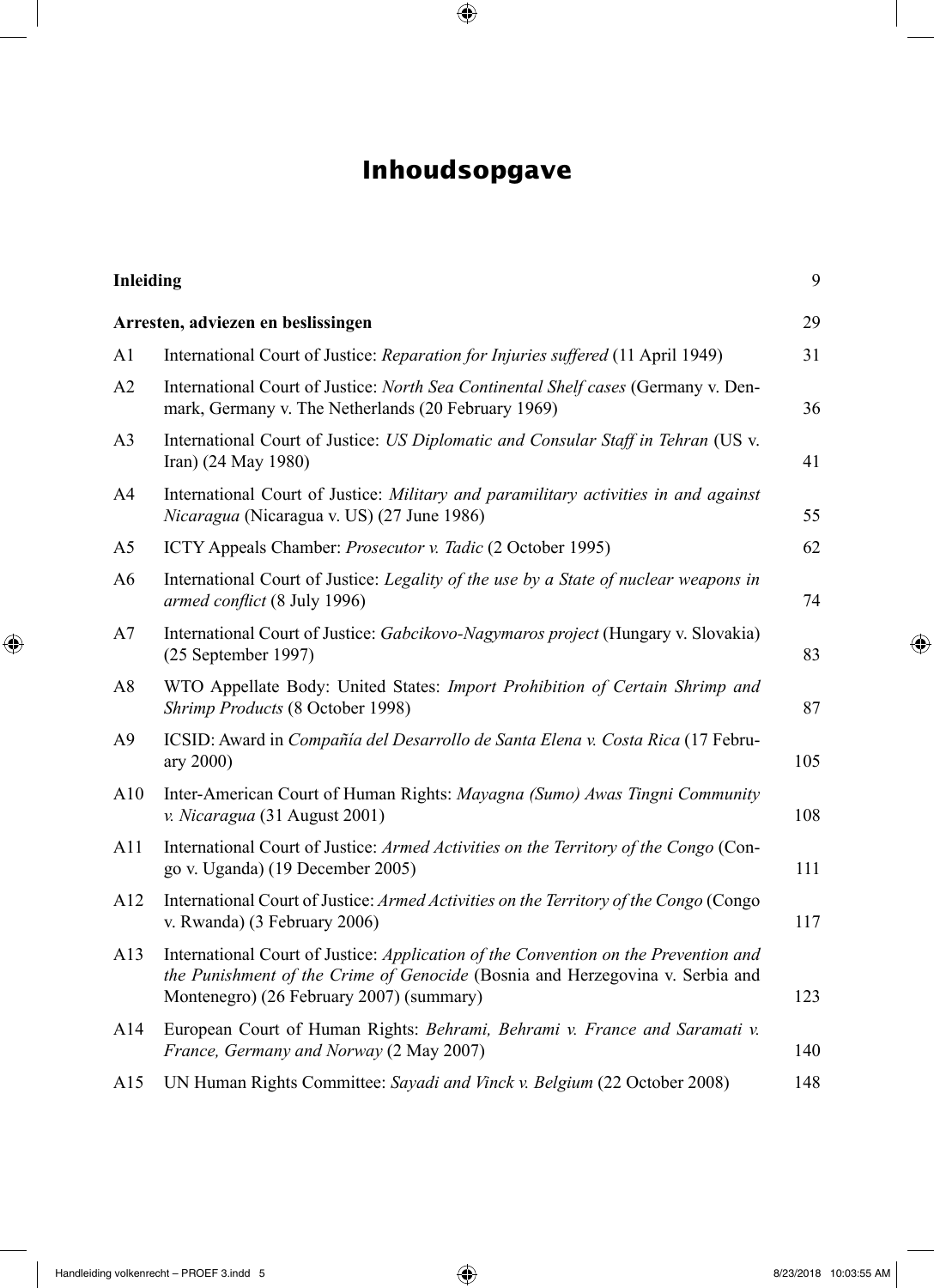| A16            | African Commission on Human and Peoples' Rights: Kevin Mgwanga Gunme<br>et al. v. Cameroon (27 May 2009)                                                                                                                | 153 |
|----------------|-------------------------------------------------------------------------------------------------------------------------------------------------------------------------------------------------------------------------|-----|
| A17            | International Court of Justice: Navigational and Related Rights (Costa Rica<br>v. Nicaragua) $(13 \text{ July } 2009)$                                                                                                  | 164 |
| A18            | ICSID: Decision on Non-Disputing parties in Piero Foresti, Laura de Carli<br>and others v. Republic of South Africa (5 October 2009) + ICSID ICJ petition<br>(19 August 2009)                                           | 168 |
| A19            | African Commission on Human and Peoples' Rights: Centre for Minority<br>Rights Development (Kenya) and Minority Rights Group International on<br>behalf of Endorois Welfare Council v. Kenya (25 November 2009)         | 179 |
| A20            | International Court of Justice: Pulp Mills on the River Uruguay (Argentina v.<br>Uruguay) (20 April 2010)                                                                                                               | 185 |
| A21            | International Court of Justice: Accordance with International Law of the Uni-<br>lateral Declaration of Independence in Respect of Kosovo (22 July 2010)                                                                | 200 |
| A22            | International Court of Justice: Request for interpretation of the judgment of<br>15 June 1962 in the case concerning the temple of Preah Vihear (Cambodia<br>v. Thailand) Provisional Measures (18 July 2011) (summary) | 205 |
| A23            | International Court of Justice: Jurisdictional Immunity of the State (Germany<br>v. Italy) (3 February 2012)                                                                                                            | 212 |
| A24            | European Court of Human Rights, Grand Chamber: Hirsi Jamaa and others<br>v. Italy $(23$ February 2012)                                                                                                                  | 220 |
| A25            | International Court of Justice: Obligation to Prosecute or Extradite (Belgium<br>v. Senegal) (20 July 2012)                                                                                                             | 229 |
| A26            | International Court of Justice: Frontier Dispute (Burkina Faso v. Niger) (16<br>April 2013)                                                                                                                             | 233 |
| A27            | International Criminal Court, Trial Chamber VIII: Situation in the Republic<br>of Mali (in the case of the prosecutor v. Ahmad Al Faqi Al Mahdi (27 Septem-<br>ber 2016)                                                | 238 |
| A28            | United Kingdom Supreme Court: Reyes v. Al-Malki and another<br>(18 October 2017)                                                                                                                                        | 245 |
|                | Documenten                                                                                                                                                                                                              | 255 |
| D1             | Montevideo Convention Rights and Duties of States (26 December 1933)                                                                                                                                                    | 257 |
| D <sub>2</sub> | Charter of the United Nations (26 June 1945)                                                                                                                                                                            | 260 |
| D <sub>3</sub> | Statute International Court of Justice (26 June 1945)                                                                                                                                                                   | 284 |
| D4             | Convention on the Prevention and Punishment of the Crime of Genocide<br>(9 December 1948)                                                                                                                               | 298 |
| D <sub>5</sub> | Universal Declaration of Human Rights (10 December 1948)                                                                                                                                                                | 302 |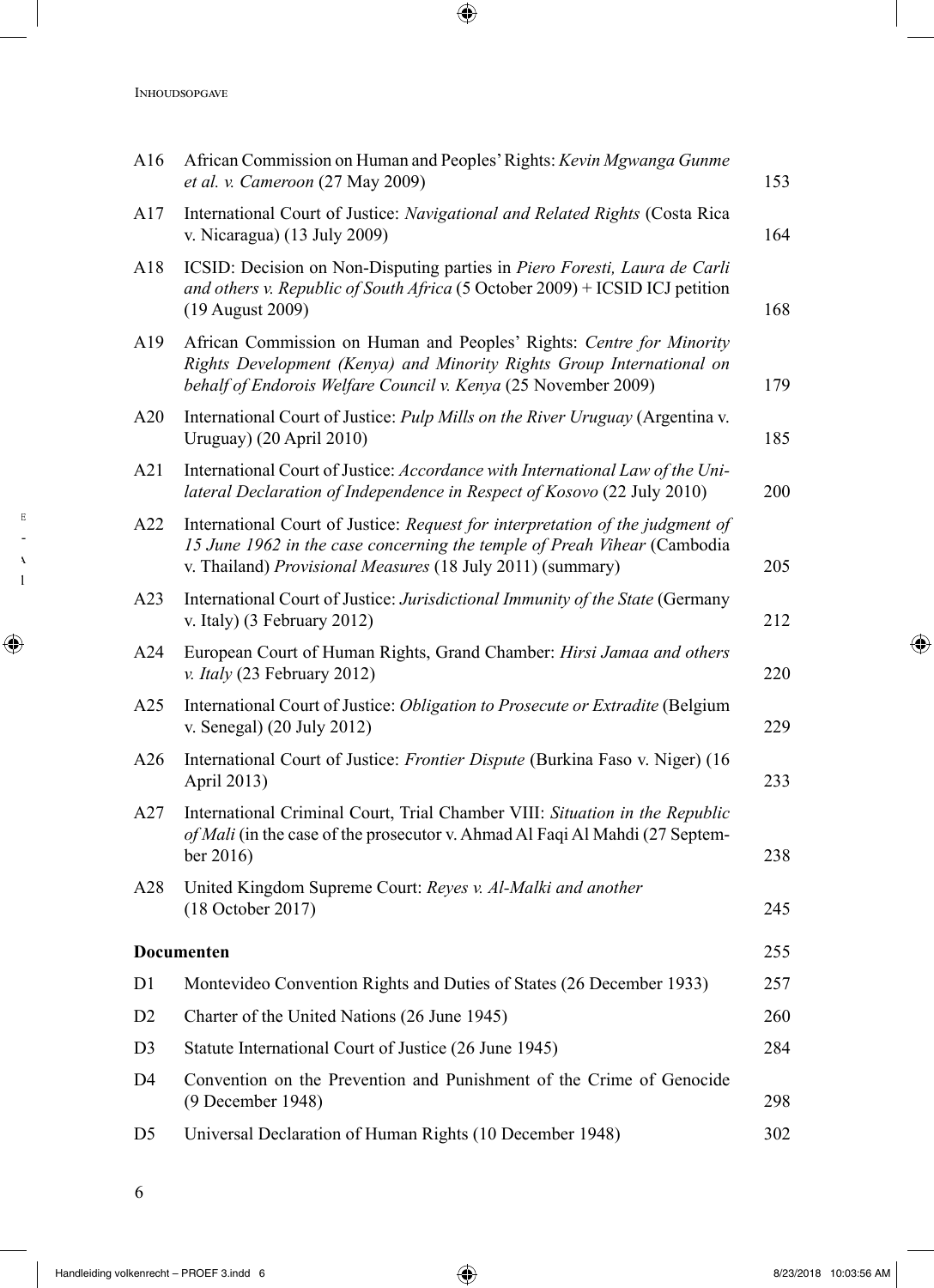| D <sub>6</sub>  | Vienna Convention on the Law of Treaties (23 May 1969)                                                      | 308 |
|-----------------|-------------------------------------------------------------------------------------------------------------|-----|
| D7              | UNESCO Convention concerning the Protection of World Cultural and Natu-<br>ral Heritage (16 November 1972)  | 331 |
| D <sub>8</sub>  | UN Convention on the Law of the Sea (10 December 1982)                                                      | 343 |
| D <sub>9</sub>  | UN Declaration Right to Development (4 December 1986)                                                       | 351 |
| D10             | UN Security Council resolution 678 (Kuwait) (29 November 1990)                                              | 356 |
| D11             | UN Framework Convention on Climate Change (9 May 1992)                                                      | 357 |
| D <sub>12</sub> | Rio Declaration on Environment and Development (14 June 1992)                                               | 378 |
| D <sub>13</sub> | IBRD/IDA resolution on World Bank Inspection Panel (22 September 1993)                                      | 383 |
| D <sub>14</sub> | Agreement establishing the WTO (15 April 1994)                                                              | 388 |
| D15             | ECOSOC Resolution 1996/31 on Consultative relationship between the UN<br>and NGO's (25 July 1996)           | 399 |
| D <sub>16</sub> | Rome Statute of the International Criminal Court (17 July 1998)                                             | 405 |
| D <sub>17</sub> | UN Global Compact Documents: Ten Principles $(2000)$ + Note on Integrity<br>Measures (2010)                 | 419 |
| D <sub>18</sub> | Voluntary Principles on Security and Human Rights (December 2000)                                           | 423 |
| D19             | International Law Commission, Responsibility of States for Internationally<br>Wrongful Acts (November 2001) | 430 |
| D <sub>20</sub> | ICMM Sustainable Development Framework: ICMM Principles (29 May 2003) 443                                   |     |
| D21             | UNMIK Regulation on the Establishment of the Human Rights Advisory<br>Panel (23 March 2006)                 | 447 |
| D <sub>22</sub> | UN Human Rights Council (3 April 2006)                                                                      | 454 |
| D23             | UN Declaration Rights Indigenous Peoples (13 September 2007)                                                | 458 |
| D24             | Kosovo Declaration of Independence (17 February 2008)                                                       | 469 |
| D <sub>25</sub> | UN Security Council Resolution 1970 (Lybia) (26 February 2011)                                              | 472 |
| D <sub>26</sub> | UN Security Council Resolution 1973 (Lybia) (17 March 2011)                                                 | 481 |
| D27             | OECD Guidelines Multinational Enterprises (25 May 2011)                                                     | 489 |
| D <sub>28</sub> | EU/ILO/Bangladesh Sustainability Compact (28 July 2013)                                                     | 505 |
| D <sub>29</sub> | UN Security Council Resolution 2118 (Middle East) (27 September 2013)                                       | 511 |
| D30             | INGO Accountability Charter (2014)                                                                          | 519 |
| D31             | European Parliament Resolution 2016/2567 on the Use of Armed Drones (27<br>February 2014)                   | 524 |